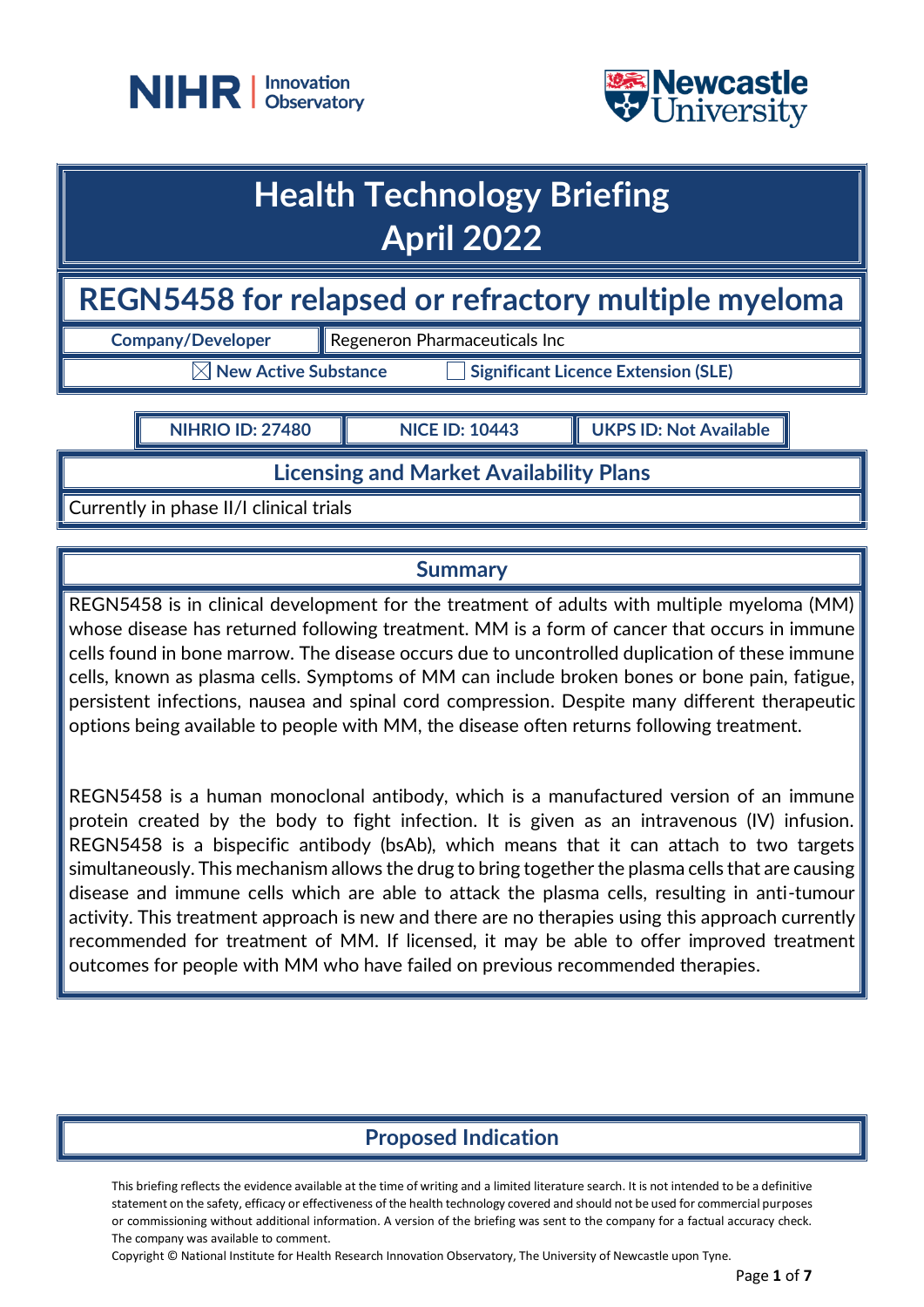



Treatment of adults with relapsed or refractory MM.<sup>1</sup>

### **Technology**

L

**Description** 

REGN5458 is an anti-BCMA x anti-CD3 bispecific antibody with an Fc domain and anti-BCMA/anti-CD3 Fab domains.<sup>2</sup> It binds to both BCMA on plasma cells and to CD3 on T-cells, thereby utilising BCMA to redirect T-cell effector function towards MM cells.<sup>3</sup> This then results in T-cell binding to tumour cells, activation and tumour cell lysis.<sup>2</sup>

REGN5458 is currently in phase I/II clinical development for the treatment of adults with relapsed or refractory MM. In a phase I/II clinical trial (NCT03761108), participants will receive REGN5458 via intravenous (IV) infusion at multiple dose levels ranging from 3-800mg until disease progression or other unspecified discontinuation criterion is met. $1,4$ 

#### Key Innovation

Despite many advances in the treatment of MM, there is still an unmet need for treatment of patients who are relapsed/refractory, including those who are double and triple refractory. Treatment with bispecific antibodies such as REGN5458 has shown promise in early clinical trials. These antibodies are designed to target plasma and immune effector cells, which creates an immunologic synapse leading to T-cell activation and destruction of the plasma cells responsible for MM.<sup>5</sup> Additionally, bispecific antibodies directly stimulate CD3 and therefore bypass the need for T-cell receptors. This means that they can activate Tcells independent from major histocompatibility complex (MHC) class I. Bispecific antibodies can also activate T-cells in the absence of co-stimulation. These characteristics make REGN5458 a promising treatment approach for MM.<sup>2</sup> There are currently no bispecific antibodies that have a Marketing Authorisation for MM.

If licenced, REGN5458 will offer a treatment option for adults with relapsed or refractory MM.

Regulatory & Development Status

REGN5458 does not currently have Marketing Authorisation in the UK for any indication.

# **Patient Group**

#### Disease Area and Clinical Need

MM is a haematological malignancy that occurs due to clonal expansion of malignantly transformed plasma cells located in the bone marrow. These cells are usually responsible for the production of immunoglobulin. MM may affect many areas of the body including bones, kidneys, blood and the immune system.<sup>2,6</sup> Symptoms of MM can include broken bones or bone pain, fatigue, persistent infections, nausea and spinal cord compression.<sup>7</sup> Relapsed MM is a stage of disease where a patient has previously gone into complete or partial remission but then the disease has come back. $^8$  Refractory MM is a stage of disease where a patient stops responding to treatment.<sup>9</sup>

On average between 2016-2018 in the UK there were 5,951 new cases of MM and 3,085 deaths from MM per year.<sup>10</sup> In 2020-21 in England there were 103,209 hospital admissions and 107,457 finished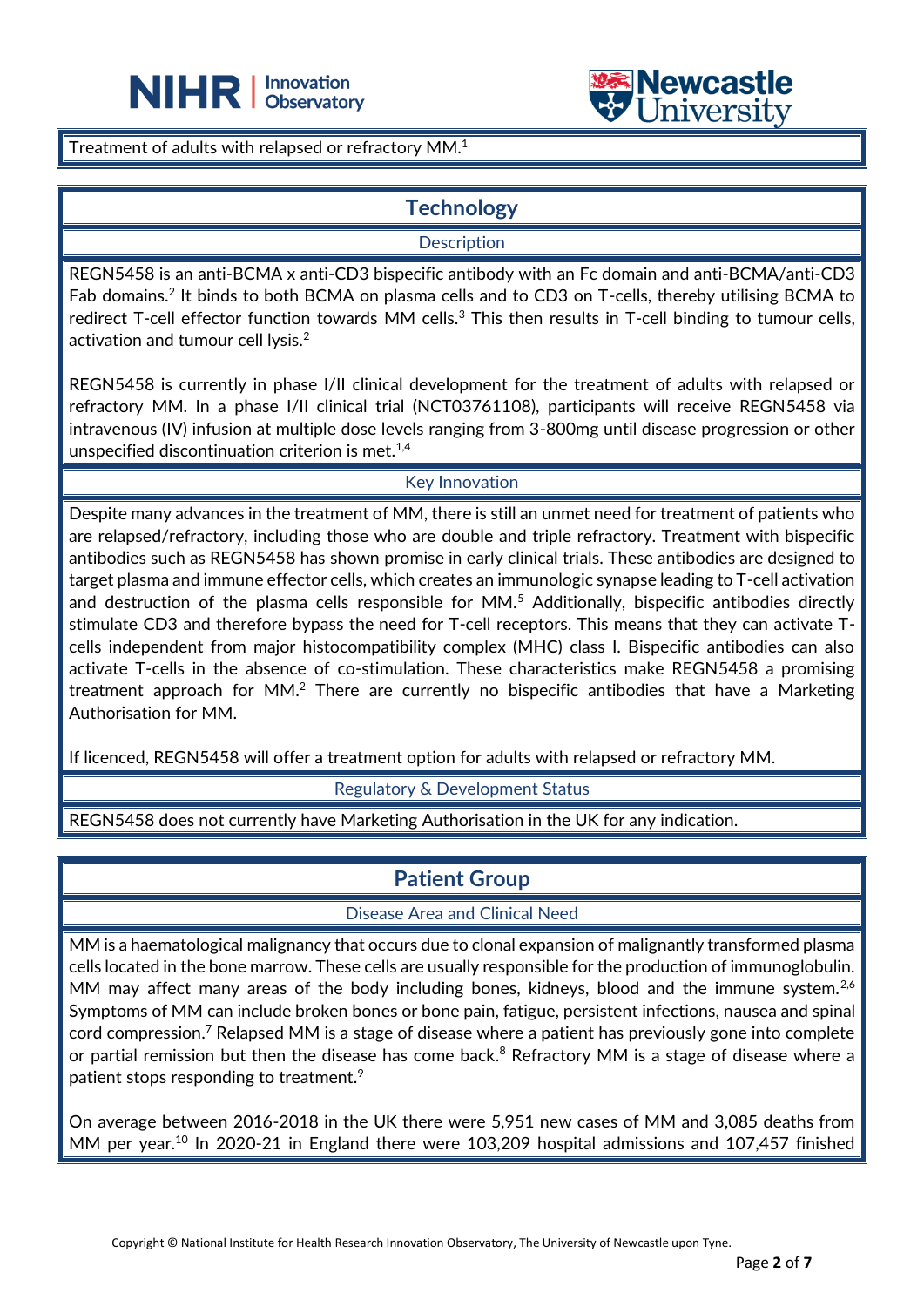



consultant episodes for MM (ICD-10 C90.0).<sup>11</sup> Approximately 52% of MM patients will survive for five years following a diagnosis.<sup>12</sup>

#### Recommended Treatment Options

For relapsed or refractory MM, NICE recommends the following treatment options:<sup>13</sup>

L

- Carfilzomib with dexamethasone and lenalidomide
- Isatuximab with pomalidomide and dexamethasone
- Carflizomib
- Lenalidomide plus dexamethasone
- Lenalidomide
- Daratumumab with bortezomib and dexamethasone
- Daratumumab
- Ixazomib with lenalidomide and dexamethasone
- Pomalidomide
- Panobinostat
- **Bortezomib**

| <b>Clinical Trial Information</b> |                                                                                                                                                                                                                                                                                                                                                                                                                                                                                                                                                                |  |
|-----------------------------------|----------------------------------------------------------------------------------------------------------------------------------------------------------------------------------------------------------------------------------------------------------------------------------------------------------------------------------------------------------------------------------------------------------------------------------------------------------------------------------------------------------------------------------------------------------------|--|
| <b>Trial</b>                      | NCT03761108; 2018-003188-78; Phase 1/2 FIH Study of REGN5458 (Anti-<br>BCMA x Anti-CD3 Bispecific Antibody) in Patients With Relapsed or Refractory<br>Multiple Myeloma<br>Phase I/II - recruiting<br>Location(s): USA and 2 EU countries<br>Primary Completion Date: May 2025                                                                                                                                                                                                                                                                                 |  |
| <b>Trial Design</b>               | Sequential assignment, open-label                                                                                                                                                                                                                                                                                                                                                                                                                                                                                                                              |  |
| Population                        | N=~292; aged 18 years and older; diagnosis of active MM; progression on or<br>after at least 3 lines of therapy, or intolerance of therapy, including a<br>proteasome inhibitor, an IMiD and an anti-CD38 antibody; penta-exposed                                                                                                                                                                                                                                                                                                                              |  |
| Intervention(s)                   | 3-800mg REGN5458 IV <sup>4</sup>                                                                                                                                                                                                                                                                                                                                                                                                                                                                                                                               |  |
| Comparator(s)                     | No comparator                                                                                                                                                                                                                                                                                                                                                                                                                                                                                                                                                  |  |
| Outcome(s)                        | Incidence of dose-limiting toxicities (DLTs) from the first dose through<br>$\bullet$<br>the end of the DLT observation period [Time frame: Up to 28 days]<br>Incidence and severity of treatment-emergent adverse events (TEAEs)<br>[Time frame: Up to 5 years]<br>Incidence and severity of adverse events of special interest (AESIs) [Time<br>frame: Up to 5 years]<br>Objective response rate (ORR) as measured using the International<br>Myeloma Working Group criteria [Time frame: Up to 5 years]<br>See trial record for full list of other outcomes |  |
| Results (efficacy)                | Among patients who responded across all dose groups (3-800 mg), there<br>$\bullet$<br>was a 90% probability of being event-free (i.e., alive without disease<br>progression) 8 months from the time of response. 86% (n=32/37)                                                                                                                                                                                                                                                                                                                                 |  |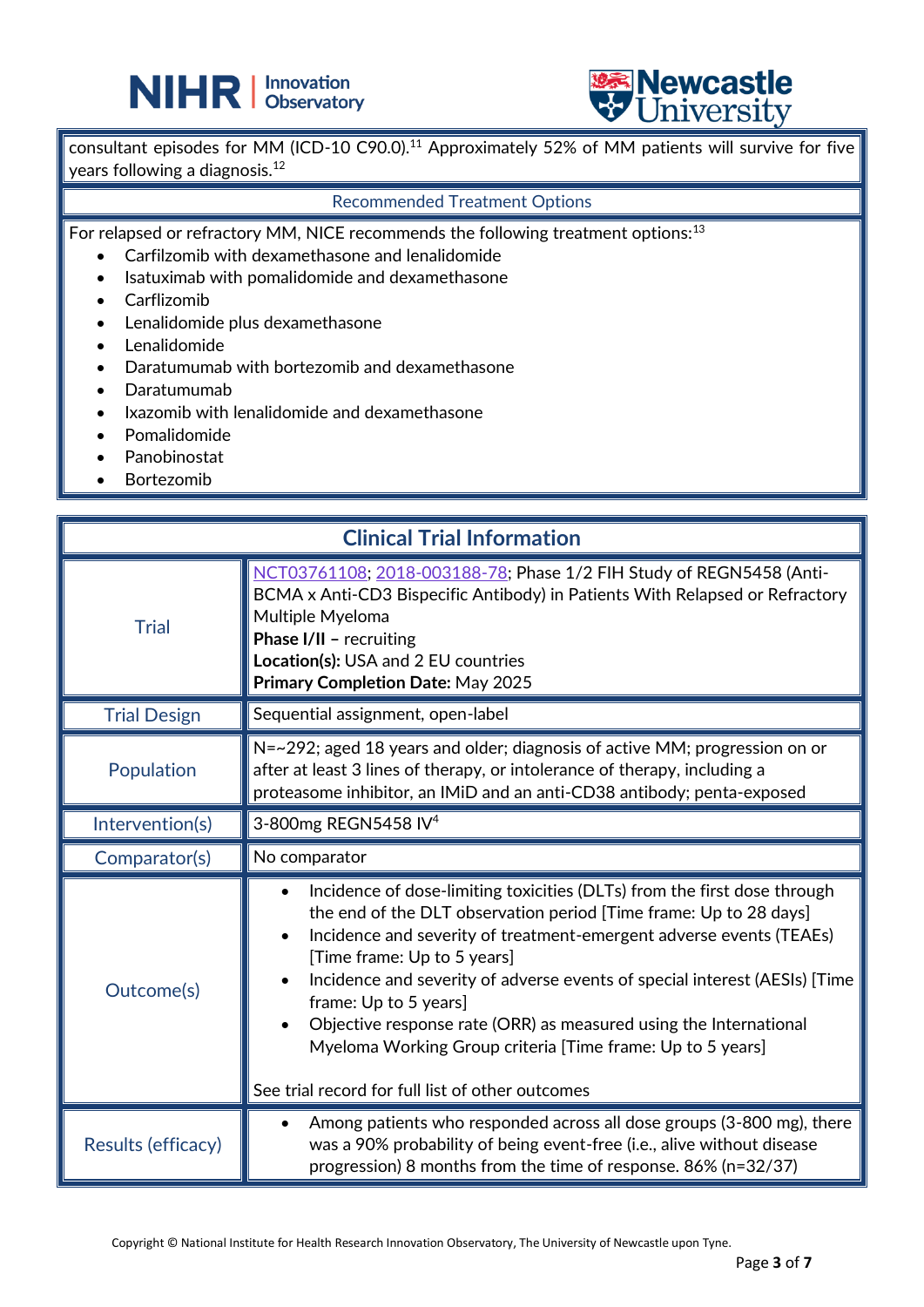|                  | <b>NIHR Children</b> Observatory | <b>Newcastle</b><br>University                                                                                                                                                                                                                                                                                                                                                                                                                                                                                                                                                                                                                                                            |
|------------------|----------------------------------|-------------------------------------------------------------------------------------------------------------------------------------------------------------------------------------------------------------------------------------------------------------------------------------------------------------------------------------------------------------------------------------------------------------------------------------------------------------------------------------------------------------------------------------------------------------------------------------------------------------------------------------------------------------------------------------------|
|                  |                                  | achieved a very good partial response (VGPR) or better. 43% (n=16/37)<br>achieved a complete response (CR), with 40% of evaluable CR patients<br>$(n=4/10)$ being minimal residual disease (MRD) negative.<br>51% overall response rate (ORR) across all dose groups, rising to 75% in<br>patients who received higher doses of REGN5458 (200-800 mg).<br>Responses occurred rapidly, usually within the first month of treatment,<br>and continue to deepen with longer treatment; the higher dose groups<br>currently have substantially shorter follow up. <sup>4</sup>                                                                                                                |
| Results (safety) |                                  | The safety profile was generally consistent across all dose levels.<br>Cytokine release syndrome (CRS) was reported in 38% of patients<br>( $n=28$ ), the majority of which were Grade 1 ( $n=25$ ), with no cases $\geq$ Grade<br>3. The other most common treatment-emergent adverse events (TEAEs)<br>were fatigue (n=33), pyrexia (n=26), nausea (n=24) and anaemia (n=23).<br>The most common $\geq$ Grade 3 TEAEs were anaemia (n=17), neutropenia<br>$(n=16)$ , lymphopenia (n=14), thrombocytopenia (n=10) and pneumonia<br>(n=9). There were 5 deaths in the trial, all due to infection; none were<br>considered related to the study medication by investigators. <sup>4</sup> |

## **Estimated Cost**

The cost of REGN5458 is not yet known.

# **Relevant Guidance**

### NICE Guidance

- NICE technology appraisal in development. Idecabtagene vicleucel for treating relapsed and refractory multiple myeloma in people who have received at least 3 prior therapies (GID-TA10672). Expected publication date TBC.
- NICE technology appraisal in development. Selinexor with bortezomib and low-dose dexamethasone for treating relapsed refractory multiple myeloma. (GID-TA10646). Expected publication date TBC.
- NICE technology appraisal in development. Teclistamab for treating relapsed or refractory multiple myeloma after 3 therapies. (GID-TA10968). Expected publication date TBC.
- NICE technology appraisal in development. Talquetamab for treating relapsed or refractory multiple myeloma after 3 therapies. (GID-TA10969). Expected publication date TBC.
- NICE technology appraisal in development. Ciltacabtagene autoleucel for treating relapsed and lenalidomide-refractory multiple myeloma after 1 to 3 therapies. (GID-TA10905). Expected publication date TBC.
- NICE technology appraisal in development. Ciltacabtagene autoleucel for treating relapsed or refractory multiple myeloma. (GID-TA10806). Expected publication date TBC.
- NICE technology appraisal in development. Venetoclax with dexamethasone for treating relapsed or refractory t(11;14)-positive multiple myeloma after lenalidomide and a proteasome inhibitor. (GID-TA10926). Expected publication date TBC.
- NICE technology appraisal in development. Elotuzumab with pomalidomide and dexamethasone for treating multiple myeloma after 2 therapies. (GID-TA10353). Expected publication date TBC.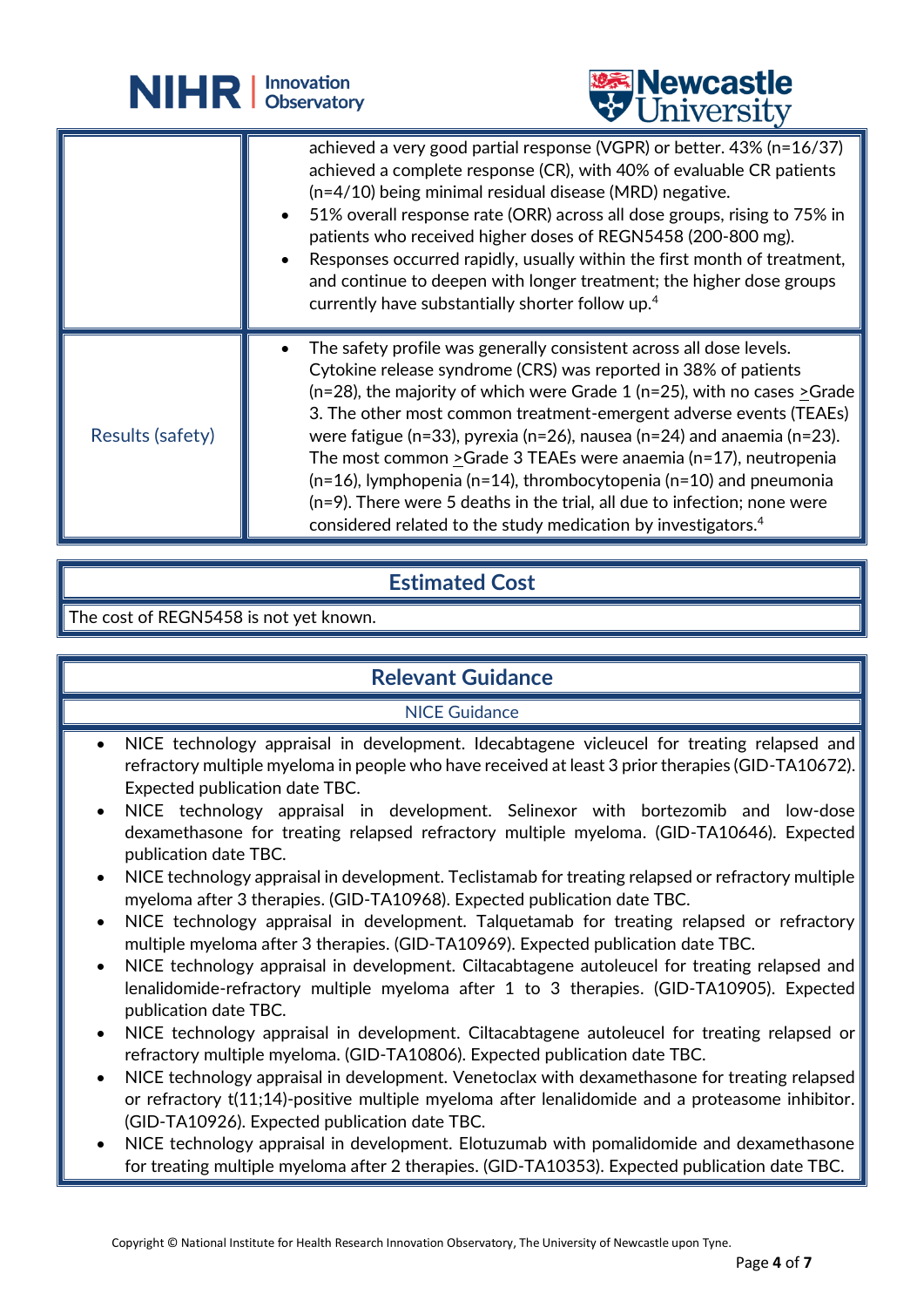



NICE technology appraisal in development. Elranatamab for treating refractory multiple myeloma after 3 standard therapies (GID-TA10918). Expected publication date TBC.

L

- NICE technology appraisal in development. Belantamab mafodotin for treating relapsed or refractory multiple myeloma after 3 therapies (GID-TA10568). Expected publication date TBC.
- NICE technology appraisal in development. Carfilzomib with daratumumab and dexamethasone for treating relapsed or refractory multiple myeloma. (GID-TA10579). Expected publication date: October 2022.
- NICE technology appraisal. Carfilzomib with dexamethasone and lenalidomide for previously treated multiple myeloma. (TA695). April 2021.
- NICE technology appraisal. Isatuximab with pomalidomide and dexamethasone for treating relapsed and refractory multiple myeloma. (TA658). November 2020.
- NICE technology appraisal. Carfilzomib for previously treated multiple myeloma. (TA657). November 2020.
- NICE technology appraisal. Lenalidomide plus dexamethasone for multiple myeloma after  $1$ treatment with bortezomib. (TA586). June 2019.
- NICE technology appraisal. Lenalidomide for the treatment of multiple myeloma in people who have received at least 2 prior therapies. (TA171). Last updated: June 2019.
- NICE technology appraisal. Daratumumab with bortezomib and dexamethasone for previously treated multiple myeloma. (TA573). April 2019.
- NICE technology appraisal. Daratumumab monotherapy for treating relapsed and refractory multiple myeloma. (TA510). March 2018.
- NICE technology appraisal. Ixazomib with lenalidomide and dexamethasone for treating relapsed or refractory multiple myeloma. (TA505). February 2018.
- NICE technology appraisal. Pomalidomide for multiple myeloma previously treated with lenalidomide and bortezomib. (TA427). January 2017.
- NICE technology appraisal. Panobinostat for treating multiple myeloma after at least 2 previous treatments. (TA380). January 2016.
- NICE technology appraisal. Bortezomib monotherapy for relapsed multiple myeloma. (TA129). October 2007.
- NICE technology appraisal. Melphalan flufenamide with dexamethasone for treating relapsed or refractory multiple myeloma. (GID-TA10744). Suspended.
- NICE guideline. Myeloma: diagnosis and management (NG35). October 2018.

NHS England (Policy/Commissioning) Guidance

- NHS England. Clinical Commissioning Policy: Second allogeneic haematopoietic stem cell transplant for relapsed disease (all ages). 2017. 16068/P.
- NHS England. Clinical Commissioning Policy: Haematopoietic Stem Cell Transplantation (HSCT) (All Ages): Revised. 2015. B04/P/a.
- NHS England. 2013/14 NHS Standard Contract for Cancer: Chemotherapy (Adult). B15/S/a
- NHS England. 2013/14 NHS Standard Contract for Cancer: Radiotherapy (All Ages). B01/S/a.
- NHS England. 2013/14. NHS Standard Contract for Haematopoietic Stem Cell Transplantation (Adult). B04/S/a.

#### Other Guidance

• Sive J, Cuthill K, Hunter H, Kazmi M, Pratt G et al. Guidelines on the diagnosis, investigation and initial treatment of myeloma: a British Society for Haematology/UK Myeloma Forum Guideline. 2021.14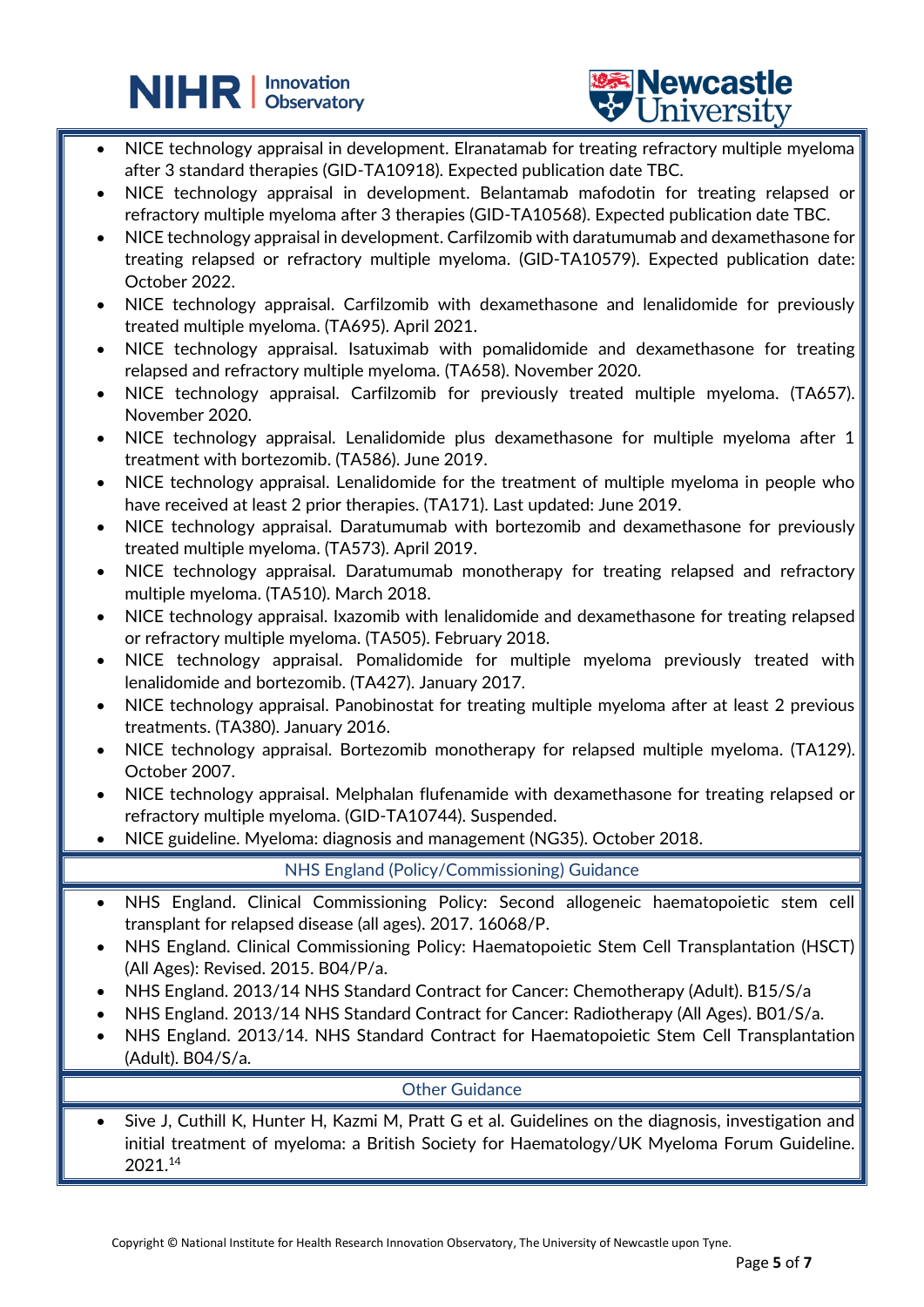



• Dimopoulos MA, Moreau P, Terpos E, Mateos MV, Zweegman S et al. Multiple myeloma: EHA-ESMO Clinical Practice Guidelines for diagnosis, treatment and follow-up. 2021.<sup>15</sup>

L

### **Additional Information**

Regeneron Pharmaceuticals did not enter information about this technology onto the UK PharmaScan database; the primary source of information for UK horizon scanning organisations on new medicines in development. As a result, the NIHR Innovation Observatory has had to obtain data from other sources. UK PharmaScan is an essential tool to support effective NHS forward planning; allowing more effective decision making and faster uptake of innovative new medicines for patients who could benefit. We urge pharmaceutical companies to use UK PharmaScan so that we can be assured of up-to-date, accurate and comprehensive information on new medicines.

### **References**

- 1 ClinicalTrials.gov. *First in Human (FIH) Study of REGN5458 in Patients With Relapsed or Refractory Multiple Myeloma*. *Trial ID: NCT03761108*. Status: Recruiting. Available from: <https://clinicaltrials.gov/ct2/show/NCT03761108> [Accessed 23 February 2022].
- 2 Caraccio C, Krishna S, Phillips DJ, Schürch CM. Bispecific Antibodies for Multiple Myeloma: A Review of Targets, Drugs, Clinical Trials, and Future Directions. *Frontiers in Immunology*. 2020;11:501-. Available from: [https://doi.org/10.3389/fimmu.2020.00501.](https://doi.org/10.3389/fimmu.2020.00501)
- 3 Cooper D, Madduri D, Lentzsch S, Jagannath S, Chen K. Safety and Preliminary Clinical Activity of REGN5458, an Anti-BCMA x Anti-CD3 Bispecific Antibody in Patients with Relapsed/Refractory Multiple Myeloma. *61st Annual Meeting of American Society of Hameatology*. 2019. Available from: [https://investor.regeneron.com/static-files/67055c32-](https://investor.regeneron.com/static-files/67055c32-348a-4851-b6e6-b03c535af879) [348a-4851-b6e6-b03c535af879.](https://investor.regeneron.com/static-files/67055c32-348a-4851-b6e6-b03c535af879)
- 4 Pharmaceuticals R. *NEW REGN5458 (BCMAXCD3) PHASE 1 DATA SHOW 75% RESPONSE RATE AT HIGHEST DOSE LEVELS STUDIED IN PATIENTS WITH HEAVILY PRETREATED MULTIPLE MYELOMA.* 2021. Available from: [https://newsroom.regeneron.com/news-releases/news](https://newsroom.regeneron.com/news-releases/news-release-details/new-regn5458-bcmaxcd3-phase-1-data-show-75-response-rate-highest)[release-details/new-regn5458-bcmaxcd3-phase-1-data-show-75-response-rate-highest](https://newsroom.regeneron.com/news-releases/news-release-details/new-regn5458-bcmaxcd3-phase-1-data-show-75-response-rate-highest) [Accessed 23 February 2022].
- 5 Lancman G, Sastow DL, Cho HJ, Jagannath S, Madduri D, Parekh SS, et al. Bispecific Antibodies in Multiple Myeloma: Present and Future. *Blood Cancer Discovery*. 2021;2(5):423. Available from: [https://doi.org/10.1158/2643-3230.BCD-21-0028.](https://doi.org/10.1158/2643-3230.BCD-21-0028)
- 6 National Institute for Health and Care Excellence. *Myeloma: diagnosis and management* (*NG35)*. Last Update Date: 25 October 2018. Available from: <https://www.nice.org.uk/guidance/ng35> [Accessed 22 March 2022].
- 7 Cancer Research UK. *Symptoms of myeloma.* 2021. Available from: <https://www.cancerresearchuk.org/about-cancer/myeloma/symptoms> [Accessed 22 March 2022].
- 8 Cancer Research UK. *Stages of myeloma.* 2021. Available from: <https://www.cancerresearchuk.org/about-cancer/myeloma/stages> [Accessed 22 March 2022].
- 9 Blood Cancer UK. *Myeloma relapsed and refractory treatment.* Available from: [https://bloodcancer.org.uk/understanding-blood-cancer/myeloma/myeloma-treatment](https://bloodcancer.org.uk/understanding-blood-cancer/myeloma/myeloma-treatment-side-effects/relapsed-refractory-myeloma/)[side-effects/relapsed-refractory-myeloma/](https://bloodcancer.org.uk/understanding-blood-cancer/myeloma/myeloma-treatment-side-effects/relapsed-refractory-myeloma/) [Accessed 30 March 2022].